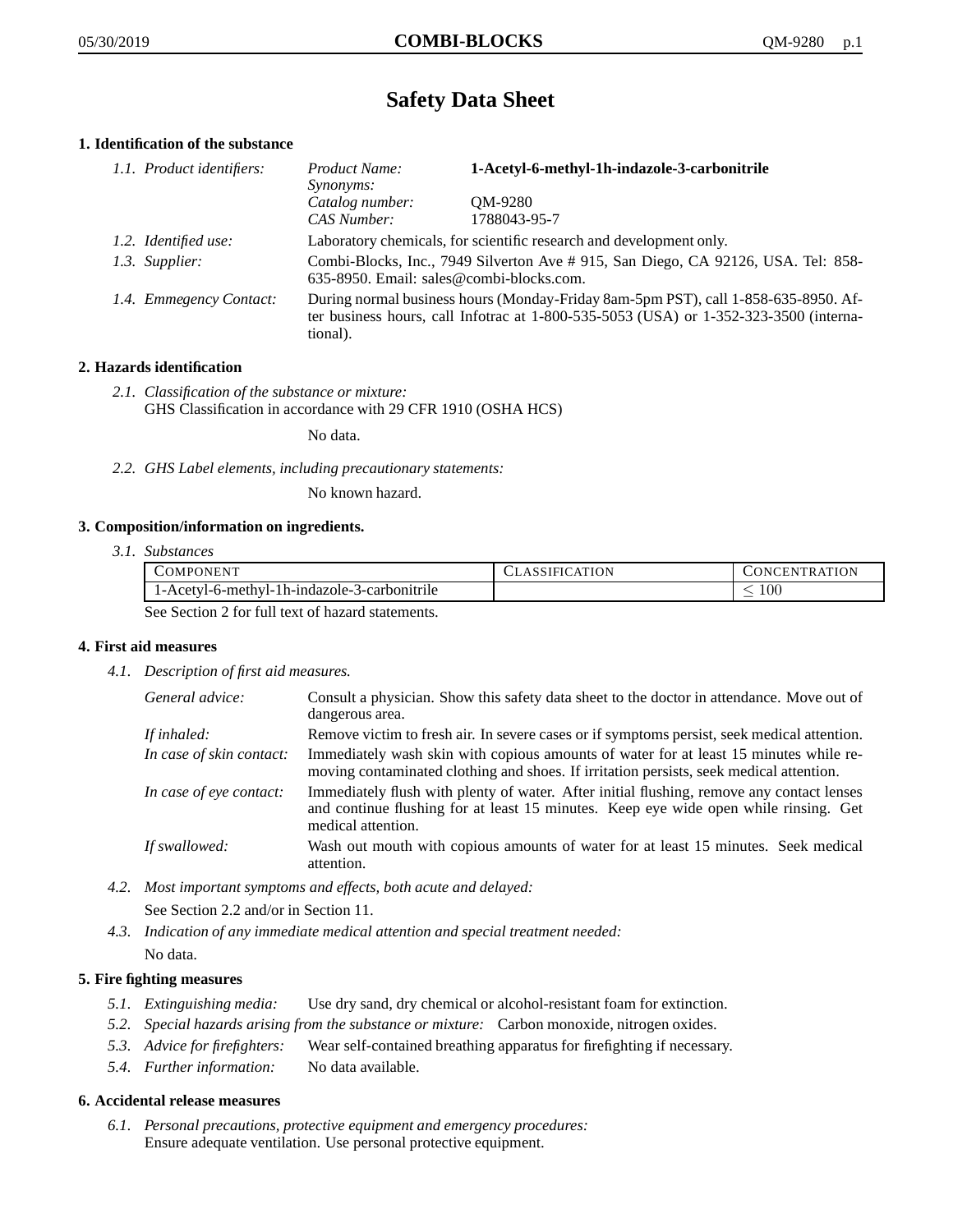- *6.2. Environmental precautions:* Should not be released into the environment. See Section 12 for additional ecological information.
- *6.3. Methods and materials for containment and cleaning up:* Sweep up or vacuum up spillage and collect in suitable container for disposal.
- *6.4. Reference to other sections:* Refer to protective measures listed in Sections 8 and 13.

# **7. Handling and storage**

- *7.1. Precautions for safe handling:* Avoid contact with skin and eyes. Avoid inhalation of vapour or mist. Keep away from sources of ignition - No smoking. Take measures to prevent the build up of electrostatic charge. For precautions see section 2.2.
- *7.2. Conditions for safe storage, including any incompatibilities:* Keep container tightly closed in a dry and well-ventilated place. Containers which are opened must be carefully resealed and kept upright to prevent leakage.
- *7.3. Specific end use(s):* Laboratory chemicals, for scientific research and development only.

# **8. Exposure Controls / Personal protection**

- *8.1. Control parameters:*
- *Components with workplace control parameters:* Contains no substances with occupational exposure limit values. *8.2. Exposure controls:*

*Appropriate engineering controls:* Ensure that eyewash stations and safety showers are close to the workstation location. Ensure adequate ventilation, especially in confined areas.

*Personal protective equipment:*

| Eye/face protection:    | Wear appropriate protective eyeglasses or chemical safety goggles as described by OSHA's<br>eye and face protection regulations in 29 CFR 1910.133 or European Standard EN166.                                                                                                                                         |
|-------------------------|------------------------------------------------------------------------------------------------------------------------------------------------------------------------------------------------------------------------------------------------------------------------------------------------------------------------|
| Skin protection:        | Handle with gloves. Gloves must be inspected prior to use. Use proper glove removal<br>technique (without touching glove's outer surface) to avoid skin contact with this product.<br>Dispose of contaminated gloves after use in accordance with applicable laws and good<br>laboratory practices. Wash and dry hands |
| <b>Body Protection:</b> | Complete suit protecting against chemicals, Flame retardant antistatic protective clothing.,<br>The type of protective equipment must be selected according to the concentration and<br>amount of the dangerous substance at the specific workplace.                                                                   |
| Respiratory protection: |                                                                                                                                                                                                                                                                                                                        |

Control of environmental exposure: Prevent further leakage or spillage if safe to do so. Do not let product enter drains.

### **9. Physical and chemical properties**

*9.1. Information on basic physical and chemical properties*

| (a)               | Appearance:                                   | No data  |
|-------------------|-----------------------------------------------|----------|
| (b)               | Odour:                                        | No data  |
| (c)               | Odour Threshold:                              | No data  |
| (d)               | pH:                                           | No data  |
| (e)               | Melting point/freezing point:                 | No date. |
| (f)               | Initial boiling point and boiling range:      | No data  |
| (g)               | Flash point:                                  | No data  |
| (h)               | Evaporatoin rate:                             | No data  |
| (i)               | Flammability (solid, gas):                    | No data  |
| (j)               | Upper/lower flammability or explosive limits: | No data  |
| $\left( k\right)$ | Vapour pressure:                              | No data  |
| (1)               | Vapour density:                               | No data  |
| (m)               | Relative density:                             | No data  |
| (n)               | Water solubility:                             | No data  |
| $\circ$           | Partition coefficient: n-octanol/water:       | No data  |
| (p)               | Auto-ignition:                                | No data  |
| (q)               | Decomposition temperature:                    | No data  |
| (r)               | Viscosity:                                    | No data  |
| (s)               | Explosive properties:                         | No data  |
| (t)               | Oxidizing properties:                         | No data  |